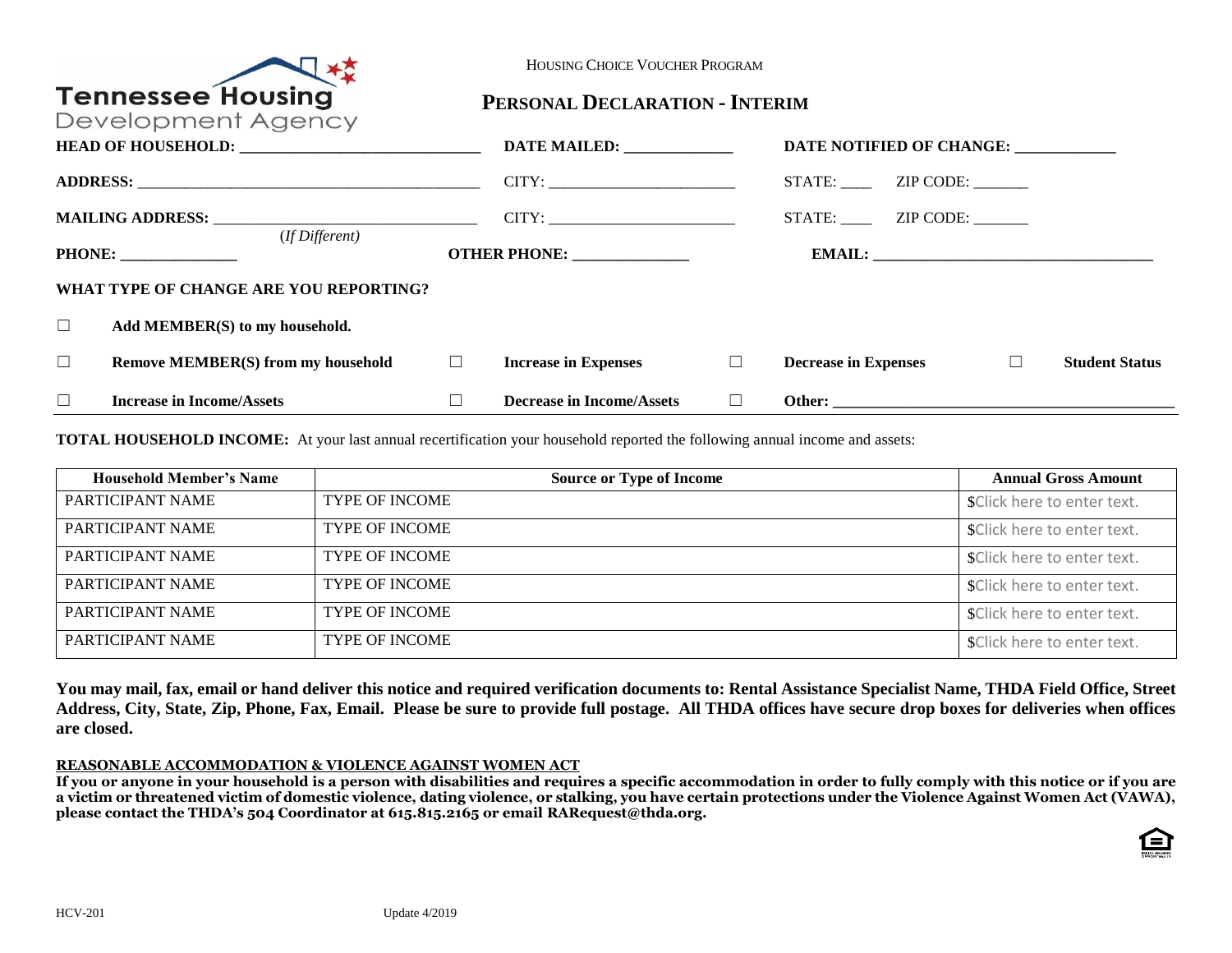**STUDENT STATUS:** Has anyone in your household recently enrolled in school or stopped attending, **whether part-time or full-time**? **Schools include primary, secondary, post-secondary (college or higher education), whether private or public.** Verification of student income & cost of tuition must be supplied!

| <b>Student Name(s)</b> | <b>Enrolled or</b><br><b>Stopped Date</b> | Name of School,<br><b>Address, Phone and Fax</b> | <b>Full-time or</b><br>Part-time | Does the Student<br>receive financial<br>aid, scholarships<br>or grants? | If yes,<br>please explain in detail | 1) Amount of Tuition<br>2) Amount of Aid<br>3) Private School |
|------------------------|-------------------------------------------|--------------------------------------------------|----------------------------------|--------------------------------------------------------------------------|-------------------------------------|---------------------------------------------------------------|
|                        | Enrolled<br>Date:                         |                                                  | full-time                        | $\sqcup$<br>yes                                                          |                                     | $1)$ \$                                                       |
|                        | Date:<br>Stopped                          |                                                  | part-time                        | ⊔<br>no                                                                  |                                     | $2)$ \$<br>$3)$ $\Box$<br>$\Box$<br>$\mathbf{n}$<br>yes       |
|                        | Enrolled<br>Date:                         |                                                  | full-time                        | ⊔<br>yes                                                                 |                                     | $1)$ \$                                                       |
|                        |                                           |                                                  | part-time                        | no<br>ப                                                                  |                                     | $2)$ \$                                                       |
|                        | Date:<br>Stopped                          |                                                  |                                  |                                                                          |                                     | $3)$ $\Box$<br>പ<br>no<br>yes                                 |

# **ADD/REMOVE HOUSEHOLD MEMBER:** Do you need to add or remove a household member? ☐ **Yes** ☐ **No**

Relationship to Head of Household includes: New Spouse, Spouse, Significant Other, Birth Child, Court Awarded Custody, Adoption, Foster Child, Live-In Aide, etc.

| <b>Name of Member</b> | M or F | <b>Birthdate</b> | <b>U.S. Citizen</b> | <b>Disabled</b> | Add or<br><b>Relation to Head</b> |  | Date of       | New Address, Phone Number, |
|-----------------------|--------|------------------|---------------------|-----------------|-----------------------------------|--|---------------|----------------------------|
|                       |        |                  |                     |                 | Remove                            |  | <b>Change</b> | and Reason for Move Out    |
|                       | Male   |                  | yes<br>└            | yes<br>ىسا      | Add                               |  |               |                            |
|                       | Female |                  | no                  | no              | Remove                            |  |               |                            |
|                       | Male   |                  | yes<br>ᅳ            | yes<br>ىسا      | Add                               |  |               |                            |
|                       | Female |                  | no                  | no              | Remove                            |  |               |                            |

**CRIMINAL BACKGROUND CHECK: Has any new member of the household, or current member since the last recertification, been arrested for, charged with, or convicted of any crime other than a minor traffic violation?** ☐ **Yes** ☐ **No** 

**EXPLAIN ANY CHANGES IN INCOME, ASSETS, OR EXPENSES (List income and assets, including checking/savings accounts, of any new household members here):** 

| <b>Household Member's Name</b> | <b>Increase or Decrease</b> | <b>Source of Income OR Expense</b> | <b>Monthly Amount</b> |
|--------------------------------|-----------------------------|------------------------------------|-----------------------|
|                                |                             |                                    |                       |
|                                |                             |                                    |                       |
|                                |                             |                                    |                       |

List the verifications that you are providing to verify the changes you are reporting (see attached sheet for acceptable verifications):

| Will the change cause your total household income to be \$0 or cause your household expenses to exceed your gross monthly income? | $\Box$ Yes $\Box$ No |  |
|-----------------------------------------------------------------------------------------------------------------------------------|----------------------|--|
| If YES, explain how you will pay for your expenses:                                                                               |                      |  |
| Does or will anyone outside of your household pay for any of your bills or give you money on a regular basis?                     | $\Box$ Yes $\Box$ No |  |
| If YES, please detail the Name, Address, and Phone # of person contributing and the amount and consistency of money received:     |                      |  |

**\_\_\_\_\_\_\_\_\_\_\_\_\_\_\_\_\_\_\_\_\_\_\_\_\_\_\_\_\_\_\_\_\_\_\_\_\_\_\_\_\_\_\_\_\_\_\_\_\_\_\_\_\_\_\_\_\_\_\_\_\_\_\_\_\_\_\_\_\_\_\_\_\_\_\_\_\_\_\_\_\_\_\_\_\_\_\_\_\_\_\_\_\_\_\_\_\_\_\_\_\_\_\_\_\_\_\_\_\_\_\_\_\_\_\_\_\_\_\_\_\_\_\_\_\_\_\_\_\_\_\_\_\_\_\_\_\_\_\_\_\_\_\_\_**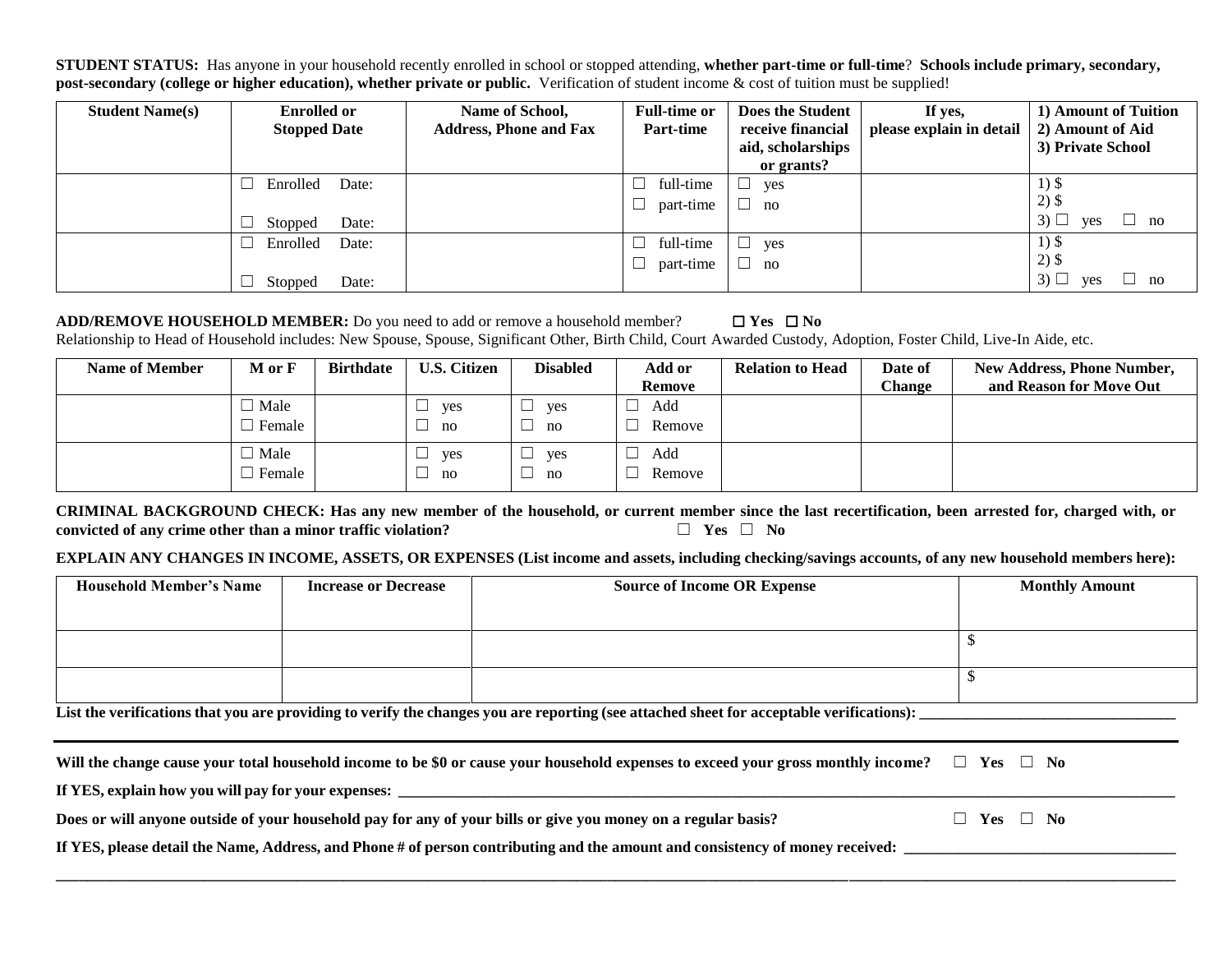| <b>ITEM</b>          |                                  | <b>MONTHLY PAYMENT</b> | <b>PAID BY WHOM (Name)?</b> | <b>CURRENT OR PAST</b> | <b>BALANCE</b>            |
|----------------------|----------------------------------|------------------------|-----------------------------|------------------------|---------------------------|
|                      |                                  |                        |                             | DUE?                   |                           |
| Rent/Mortgage        | $\Box$<br>None                   | \$                     |                             |                        | \$                        |
| Electricity          | П<br>None                        | \$                     |                             |                        | $\mathcal{S}$             |
| Gas Heat             | None                             | \$                     |                             |                        | \$                        |
| Water for Home       | $\Box$<br>None                   | \$                     |                             |                        | $\mathcal{S}$             |
| Telephone            | None                             | \$                     |                             |                        | $\boldsymbol{\mathsf{S}}$ |
| Cell Phone           | None<br>L                        | \$                     |                             |                        | \$                        |
| Food                 | None                             | \$                     |                             |                        | $\mathcal{S}$             |
| Cable                | None<br>$\overline{\phantom{a}}$ | \$                     |                             |                        | $\boldsymbol{\mathsf{S}}$ |
| Internet             | None<br>$\Box$                   | \$                     |                             |                        | $\mathcal{S}$             |
| Car Payment (s)      | $\Box$<br>None                   | \$                     |                             |                        | $\boldsymbol{\mathsf{S}}$ |
| Gas for Car          | П<br>None                        | \$                     |                             |                        | \$                        |
| Car Insurance        | None<br>$\Box$                   | $\mathcal{S}$          |                             |                        | $\boldsymbol{\mathsf{S}}$ |
| Life Insurance       | None<br>$\Box$                   | \$                     |                             |                        | \$                        |
| Furniture            | None                             | \$                     |                             |                        | $\mathcal{S}$             |
| Loan(s)              | None                             | \$                     |                             |                        | $\boldsymbol{\mathsf{S}}$ |
| Rentals              | П<br>None                        | \$                     |                             |                        | \$                        |
| <b>Trash Removal</b> | $\Box$<br>None                   | $\mathcal{S}$          |                             |                        | $\boldsymbol{\mathsf{S}}$ |
| Credit Cards         | None<br>H                        | \$                     |                             |                        | \$                        |
| Other:               | None<br>$\mathcal{L}$            | \$                     |                             |                        | \$                        |

#### **HOUSEHOLD EXPENSES:** List **ALL** expenses for everyone who will live in the home.

### **CERTIFICATION I do hereby swear and affirm that all of the above information is true and complete and I understand that:**

- All adult household members are responsible for providing true and complete information and for reporting changes in a timely manner and that failure to provide such information may result in a termination of the household's participation in the Housing Choice Voucher Program and **may be a felony crime;**
- I must continue to pay the same amount of rent until such time as I receive a HAP Amendment and Change in Rent Form;
- My change will not take effect until I have provided the THDA with this form and all verifications, **which are due within 14 days from the DATE MAILED date above**;
- For a decrease in income change to occur next month, the request, this form, and **all** verifications must be received by the last day of the month.
- Increases in income must be reported within 30 days or I may owe a debt to the THDA for overpayment or my assistance may be terminated;
- I must receive approval before moving a new member into your household (speak to your specialist concerning exceptions);
- I am required to report any person staying in the unit if they stay more than fourteen (14) days annually, whether the days are consecutive or not;

\_\_\_\_\_\_\_\_\_\_\_\_\_\_\_\_\_\_\_\_\_\_\_\_\_\_\_\_\_\_\_\_\_\_\_\_\_\_ \_\_\_\_\_\_\_\_\_\_\_ \_\_\_\_\_\_\_\_\_\_\_\_\_\_\_\_\_\_\_\_\_\_\_\_\_\_\_\_\_\_\_\_\_\_\_\_\_\_ \_\_\_\_\_\_\_\_\_\_\_

**SIGNATURE OF HEAD OF HOUSEHOLD DATE SIGNATURE OF ANY NEW MEMBER DATE**

*WARNING! TITLE 18, SECTION 1001 OF THE UNITED STATES CODE, STATES THAT A PERSON IS GUILTY OF A FELONY FOR KNOWINGLY AND WILLINGLY MAKING FALSE OR FRAUDULENT STATEMENTS TO ANY U.S. DEPARTMENT OR AGENCY. TITLE 13, PUBLIC PLANNING AND HOUSING, CHAPTER 23, SECTION 133 OF THE TENNESSEE CODE ANNOTATED STATES THAT IT IS UNLAWFUL FOR ANY PERSON TO KNOWINGLY MAKE, UTTER, OR PUBLISH A FALSE STATEMENT OF SUBSTANCE OR AID OR ABET ANOTHER PERSON IN MAKING, UTTERING, OR PUBLISHING A FALSE STATEMENT OF SUBSTANCE FOR THE PURPOSE OF INFLUENCING THE AGENT TO ALLOW PARTICIPATION IN ANY OF ITS PROGRAMS.* 

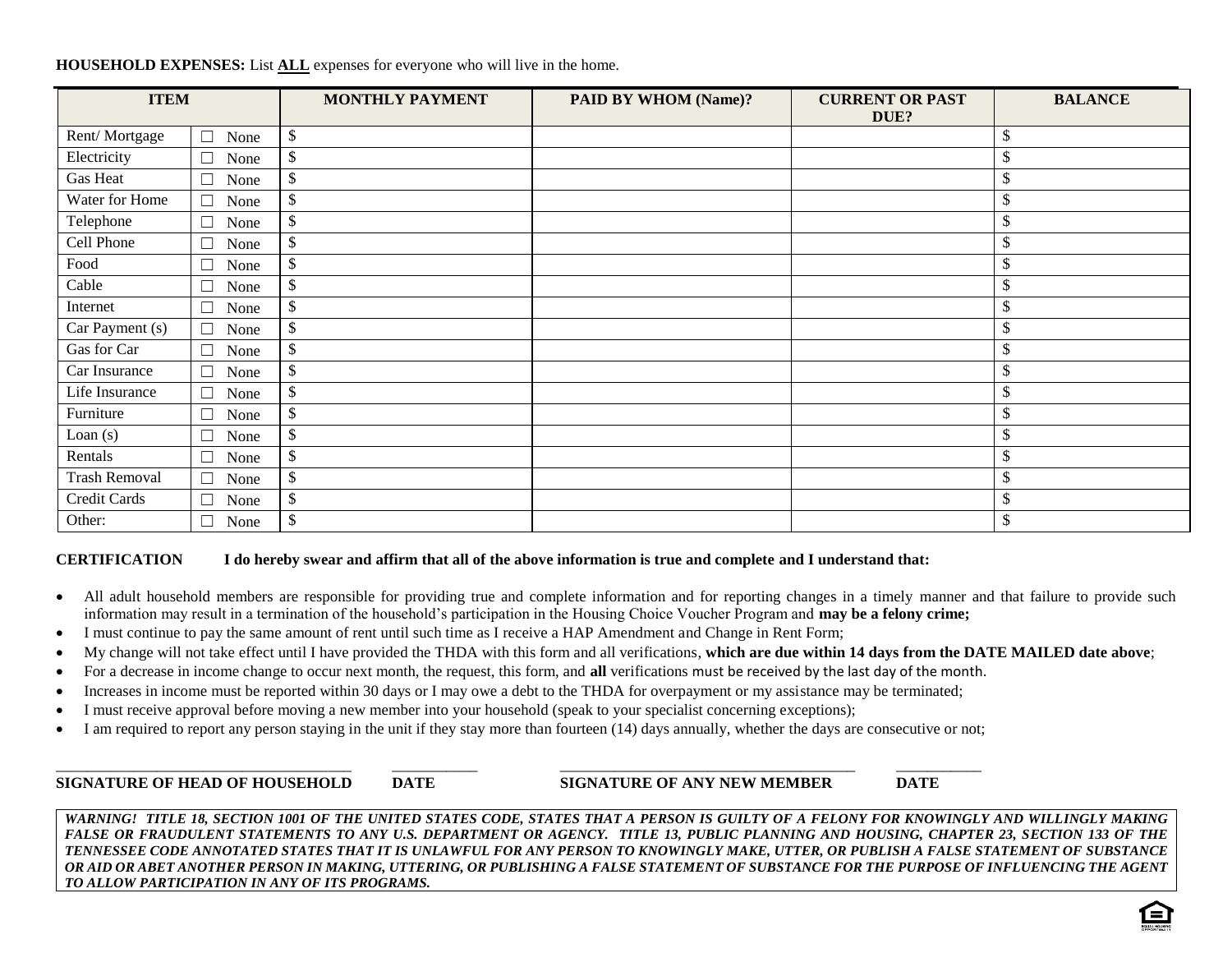# **ACCEPTABLE VERIFICATION DOCUMENTS**

## **EMPLOYMENT INCOME, UNEMPLOYMENT, & SOCIAL SECURITY BENEFITS/TERMINATION (SSA, SSI)**

- The THDA will utilize Enterprise Income Verification (EIV) for Employment Income and Unemployment Benefits to determine income based on the most recent twelve (12) months' worth of information available in EIV. Therefore, unless there has been a recent change, which a household member wishes the THDA to consider in the determination of the annual income, or the member wishes to dispute the information in EIV, **then you do not need to provide any documentation.**
- If there has been a change in Employment Income, which a household member wishes the THDA to consider in lieu of the actual past income, the member wishes to dispute the information in EIV, or if the EIV System does not contain 12 months' worth of information, then the household must provide one or more of the following:
	- \* Most recent four (4) consecutive paycheck stubs or all paychecks if recently employed
	- \* Payroll printout from employer
	- \* Signed employer letter on their letterhead showing salary, hourly rate, or average number of hours per week
- If there has been a change in Unemployment Benefits, which a household member wishes the THDA to consider in lieu of the actual past income, the member wishes to dispute the information in EIV, or if the EIV System does not contain 12 months' worth of information, then the household must provide the following:
	- \* Printout from the Department of Labor and Workforce Development showing benefit award amount and length of payments. Copies may be printed at

[https://ui.tn.gov.](https://ui.tn.gov/)

- If there has been a change in SSA or SSI, which a household member wishes the THDA to consider in lieu of the actual past income, the member wishes to dispute the information in EIV, or if the EIV System does not contain 12 months' worth of information, then the household must provide the following:
	- \* Current benefit award letter or termination letter, dated within the past 60 days.

# **TERMINATION OF EMPLOYMENT**

Separation letter from employer on employer's letterhead or printout of the application for Unemployment Benefits.

## **SELF EMPLOYMENT OR BUSINESS OWNER**

• Prior year tax return documents and documents such as manifests, appointment books, cash books, bank statements and receipts from the prior six (6) months, or lesser period if not in business for 6 months.

## **FAMILY SUPPORT (People that give any member of the household money or assist the household with payment of any bills)**

A letter signed by the person making payment that contains their name, address, phone number, and amount of payment per month.

# **CHILD SUPPORT/ALIMONY**

- If separated or divorced, a copy of the separation or settlement agreement or divorce decree stating support, amounts, and schedules.
- For court ordered support received through the Department of Human Services, a printout from the Tennessee Child Support Summary system for the past twelve (12) month time period.
- For payments received directly, a copy of the latest check or payment stub or a letter signed by the person making the payment that contains the name, address, phone number, and amount of the payment they pay you each month.

# **PENSION INCOME & CHECKING/SAVINGS ACCOUNT**

 Copy of the most recent statement. A bank statement may be printed from an online banking system, but must clearly identify the name of the bank, the name of the account holder, and the balance of the account.

# **DISABLED HEAD OR SPOUSE EXPENSES**

• Copy of medical provider printouts that show your unreimbursed medical expenses for the past twelve (12) months. Only include expenses that were not reimbursed by insurance or another source or that will not be reimbursed in the future.